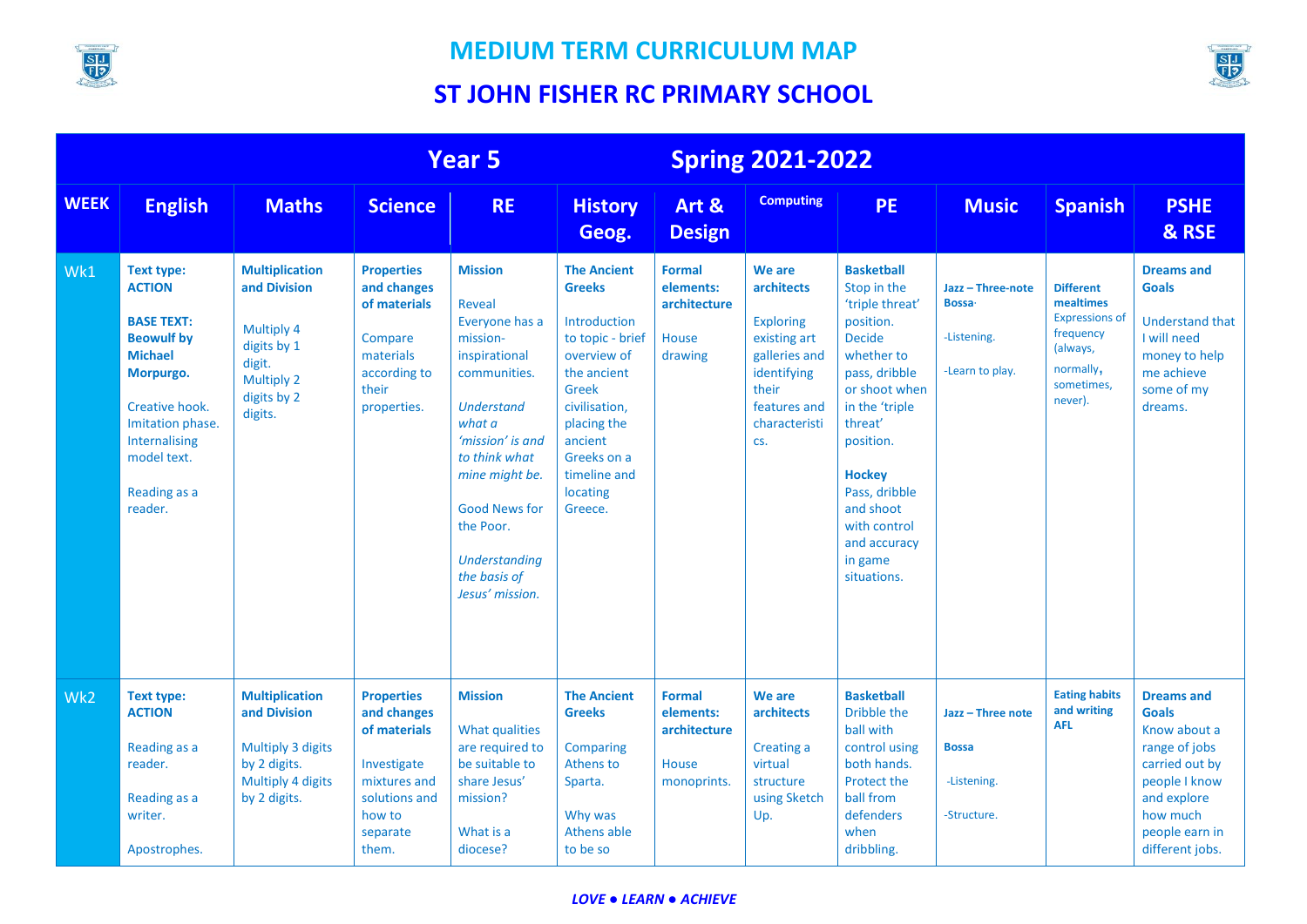

#### **MEDIUM TERM CURRICULUM MAP**



|             | Year <sub>5</sub>                                                                                                                                                                                             |                                                                                       |                                                                                                                   |                                                                                                                                                                                       |                                                                                                                                                                                                                                                                   | <b>Spring 2021-2022</b>                                                       |                                                                                         |                                                                                                                                                                   |                                                                                                |                                                           |                                                                                                                                                                                  |
|-------------|---------------------------------------------------------------------------------------------------------------------------------------------------------------------------------------------------------------|---------------------------------------------------------------------------------------|-------------------------------------------------------------------------------------------------------------------|---------------------------------------------------------------------------------------------------------------------------------------------------------------------------------------|-------------------------------------------------------------------------------------------------------------------------------------------------------------------------------------------------------------------------------------------------------------------|-------------------------------------------------------------------------------|-----------------------------------------------------------------------------------------|-------------------------------------------------------------------------------------------------------------------------------------------------------------------|------------------------------------------------------------------------------------------------|-----------------------------------------------------------|----------------------------------------------------------------------------------------------------------------------------------------------------------------------------------|
| <b>WEEK</b> | <b>English</b>                                                                                                                                                                                                | <b>Maths</b>                                                                          | <b>Science</b>                                                                                                    | <b>RE</b>                                                                                                                                                                             | <b>History</b><br>Geog.                                                                                                                                                                                                                                           | Art &<br><b>Design</b>                                                        | <b>Computing</b>                                                                        | <b>PE</b>                                                                                                                                                         | <b>Music</b>                                                                                   | <b>Spanish</b>                                            | <b>PSHE</b><br>& RSE                                                                                                                                                             |
|             | Tenses.                                                                                                                                                                                                       |                                                                                       |                                                                                                                   | <b>Know about</b><br><b>The Southwark</b><br>Diocese.                                                                                                                                 | strong at this<br>time?<br><b>Understand</b><br>the term<br>'democracy'.                                                                                                                                                                                          |                                                                               |                                                                                         | <b>Hockey</b><br><b>Understand</b><br>the individual<br>tackling<br>techniques<br>including the<br>block tackle<br>and jab tackle.                                | -Improvise.                                                                                    |                                                           |                                                                                                                                                                                  |
| Wk3         | Text type:<br><b>ACTION</b><br>Innovation<br>phase.<br>Children will<br>write an action<br>'combat' scene<br>between a hero<br>and a mythical<br>creature.<br>Cold task for unit<br>$2 -$<br>characterisation | <b>Multiplication</b><br>Divide 4-digits<br>by 1-digit.<br>Divide with<br>remainders. | <b>Properties</b><br>and changes<br>of materials<br>Investigate<br>which<br>material is<br>the best<br>insulator. | <b>Mission</b><br>The mission of<br>the Diocese<br>Understand the<br>role of a bishop<br>in a diocese<br>May all be one<br>What can<br>Christians do<br>together to<br>promote unity? | <b>The Ancient</b><br><b>Greeks</b><br>Learn about<br>ancient Greek<br>warfare.<br>Explain why<br>the 'Battle of<br>Marathon'<br>was fought<br>and give<br>reasons for<br>defeat of<br>Persia,<br>classifying<br>Persian<br>weaknesses.<br>Athenian<br>strengths. | <b>Formal</b><br>elements:<br>architecture<br><b>Hundertwass</b><br>er House. | We are<br><b>architects</b><br><b>Build a</b><br>virtual<br>gallery using<br>Sketch Up. | <b>Basketball</b><br>Send a ball<br>using both<br>chest and<br>bounce<br>passes.<br><b>Hockey</b><br>Understand<br>how to<br>support<br>others when<br>defending. | Jazz - Three note<br><b>Bossa</b><br>-Listening.<br>-Structure.<br>-Performance /<br>Appraise. | <b>Sports</b><br>introduction.<br>Nouns.                  | <b>Dreams and</b><br><b>Goals</b><br>Identify a job I<br>would like to do<br>when I grow up<br>and understand<br>what motivates<br>me and what I<br>need to do to<br>achieve it. |
| Wk4         | Text type:<br><b>ACTION</b>                                                                                                                                                                                   | <b>Fractions</b><br>Equivalent<br>fractions.                                          | <b>Properties</b><br>and changes<br>of materials                                                                  | <b>Memorial</b><br>sacrifice                                                                                                                                                          | <b>The Ancient</b><br><b>Greeks</b>                                                                                                                                                                                                                               | <b>Formal</b><br>elements:<br>architecture                                    | We are<br><b>architects</b>                                                             | <b>Basketball</b><br>Shoot a ball at<br>a target in a<br>competitive                                                                                              | $Java - 5 Note$<br><b>Swing</b>                                                                | <b>Sports likes</b><br>and dislikes<br>(More<br>opinions) | <b>Dreams and</b><br><b>Goals</b>                                                                                                                                                |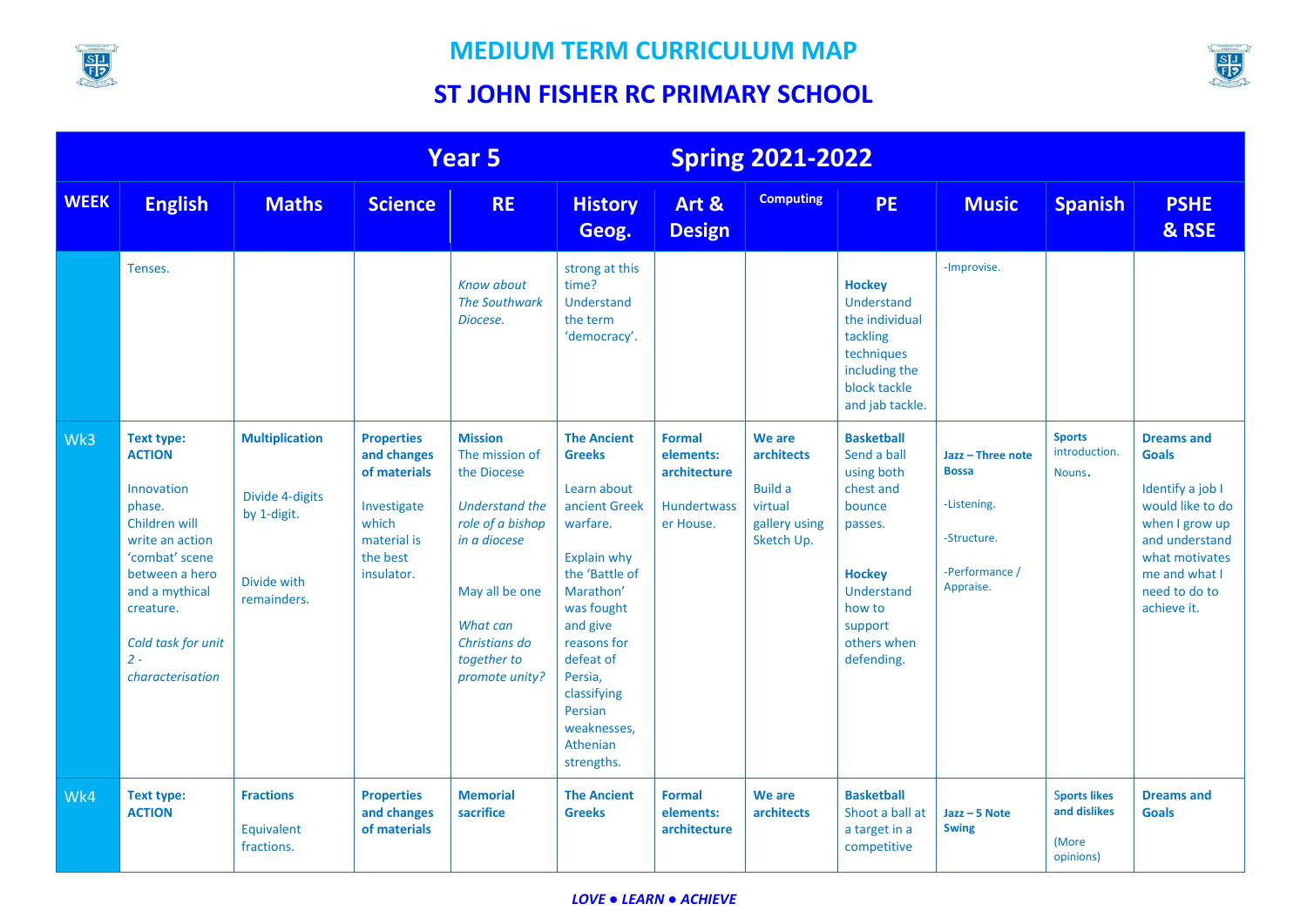

#### **MEDIUM TERM CURRICULUM MAP**



|             | <b>Year 5</b>                                                                                                                                                                                                                                                                                  |                                                                                                                                                        |                                                                                                                                 |                                                                                                                                             |                                                                                                                                 | <b>Spring 2021-2022</b>                                                      |                                                                                             |                                                                                                                                                                                                                                                          |                                                                                                                        |                                   |                                                                                                                                                                     |
|-------------|------------------------------------------------------------------------------------------------------------------------------------------------------------------------------------------------------------------------------------------------------------------------------------------------|--------------------------------------------------------------------------------------------------------------------------------------------------------|---------------------------------------------------------------------------------------------------------------------------------|---------------------------------------------------------------------------------------------------------------------------------------------|---------------------------------------------------------------------------------------------------------------------------------|------------------------------------------------------------------------------|---------------------------------------------------------------------------------------------|----------------------------------------------------------------------------------------------------------------------------------------------------------------------------------------------------------------------------------------------------------|------------------------------------------------------------------------------------------------------------------------|-----------------------------------|---------------------------------------------------------------------------------------------------------------------------------------------------------------------|
| <b>WEEK</b> | <b>English</b>                                                                                                                                                                                                                                                                                 | <b>Maths</b>                                                                                                                                           | <b>Science</b>                                                                                                                  | <b>RE</b>                                                                                                                                   | <b>History</b><br>Geog.                                                                                                         | Art &<br><b>Design</b>                                                       | <b>Computing</b>                                                                            | <b>PE</b>                                                                                                                                                                                                                                                | <b>Music</b>                                                                                                           | <b>Spanish</b>                    | <b>PSHE</b><br>& RSE                                                                                                                                                |
|             | Independent<br>Application:<br><b>Mini writes</b><br>Hot task.<br>Children will<br>write the action<br>scene between a<br>mythical beast<br>and a hero.                                                                                                                                        | Improper<br>fractions to mixed<br>numbers.<br>Mixed numbers to<br>improper<br>fractions.                                                               | Investigate<br>the electrical<br>conductivity<br>of different<br>materials.                                                     | <b>Explore</b><br>How do we<br>keep memories<br>alive?<br>Remembering<br>the Passover.                                                      | <b>Explore the</b><br>ancient Greek<br>belief system.                                                                           | Be an<br>architect.                                                          | Add<br>furniture to a<br>virtual<br>gallery.                                                | situation.<br>Work<br>collaboratively<br>between<br>teams.<br><b>Hockey</b><br><b>Identify and</b><br>use tactics to<br>help maintain<br>possession of<br>the ball.                                                                                      | -Listening.<br>-Learn to play.<br>-Pitch: HeyHo.                                                                       |                                   | Describe the<br>dreams and<br>goals of young<br>people in a<br>culture different<br>to mine.                                                                        |
| Wk5         | Text type:<br>characterisation<br><b>Base text:</b><br><b>Beowulf by</b><br>Michael<br>Morpurgo.<br>Creative hook.<br><b>Imitation phase</b><br>Internalising<br>model text.<br>Reading as a<br>reader.<br>SPAG:<br>Hyphens to join<br>two words to<br>create an<br>adjective.<br>Semi colons. | <b>Fractions</b><br><b>Number</b><br>sequences.<br>Compare and<br>order fractions<br>less than 1.<br>Compare and<br>order fractions<br>greater than 1. | <b>Properties</b><br>and changes<br>of materials<br>Investigate<br>ways in which<br>different<br>materials can<br>be separated. | <b>Memorial</b><br>sacrifice<br><b>The Last</b><br>Supper.<br>What<br>happened at<br>the Last<br>Supper?<br>The Eucharist is<br>a Memorial. | <b>The Ancient</b><br><b>Greeks</b><br><b>Understand</b><br>that the<br><b>Olympics</b><br>were not just<br>athletic<br>events. | <b>Formal</b><br>elements:<br>architecture<br><b>Exploring</b><br>monuments. | We are<br>architects<br><b>Displaying</b><br>art in a<br>virtual<br>gallery<br>(Sketch Up). | <b>Basketball</b><br><b>Employ</b><br>attacking and<br>defending<br>tactics in a<br>game<br>situation.<br>Work well as<br>part of a<br>team.<br><b>Hockey</b><br>Pass and<br>receive whilst<br>on the move,<br>and under<br>pressure from<br>a defender. | $Java - 5 Note$<br><b>Swing</b><br>-Listening.<br>- Pitch.<br>-Improvise.<br>-Singing,<br>structure: HeyHo /<br>Round. | What sport<br>I do, or I<br>play? | <b>Dreams and</b><br><b>Goals</b><br><b>Understand that</b><br>communicating<br>with someone<br>in `a different<br>culture means<br>we can learn<br>from each other |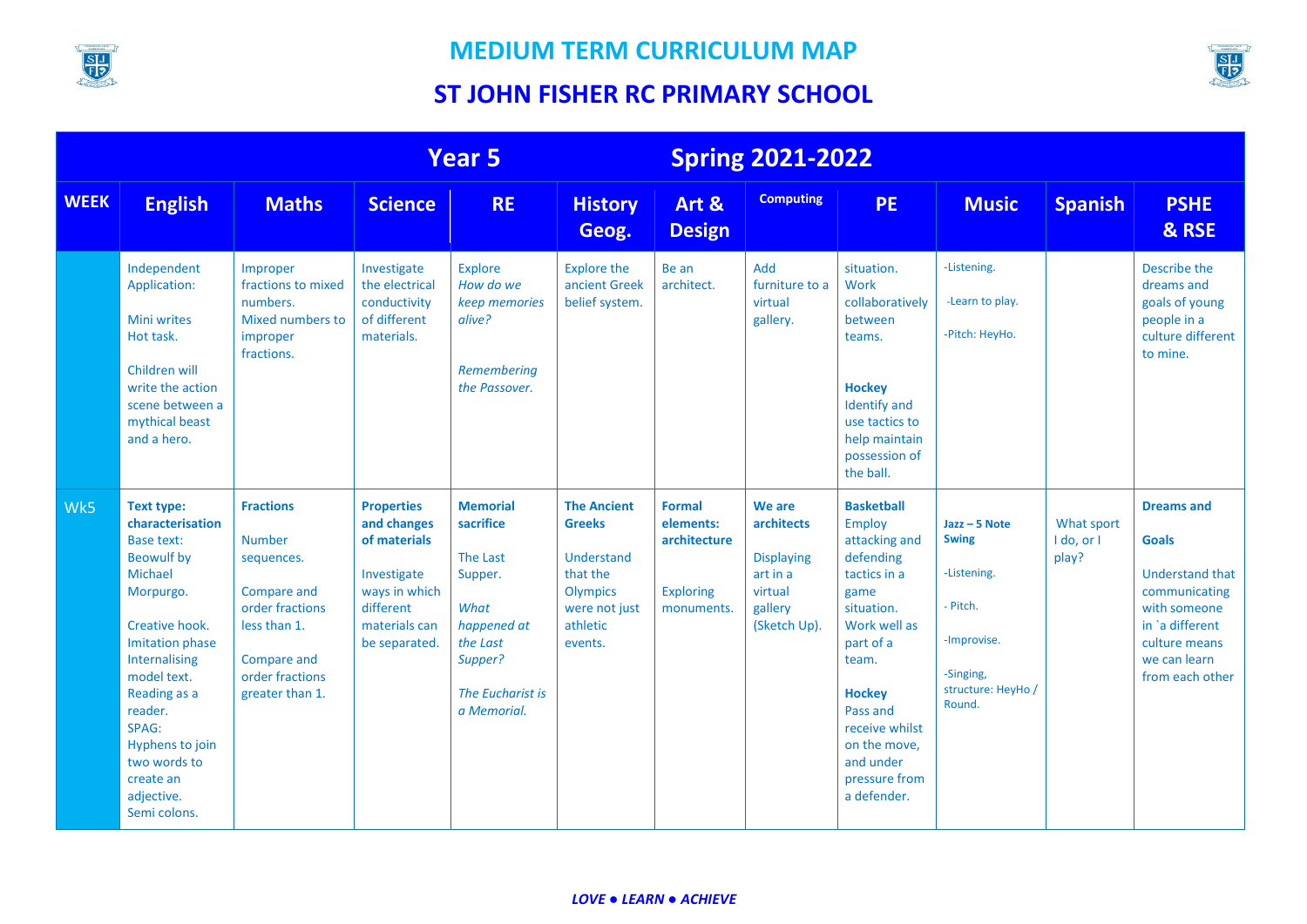



|             | Year 5                                                                                                                                                              |                                                                                                                                   |                                                                                                                                            |                                                                                                                                                | <b>Spring 2021-2022</b>                                                                                                                                                                                                             |                                                                                                  |                                                                                                      |                                                                                                                                                                                                                                              |                                                                                                                                            |                                                |                                                                                                                                                                                                                              |
|-------------|---------------------------------------------------------------------------------------------------------------------------------------------------------------------|-----------------------------------------------------------------------------------------------------------------------------------|--------------------------------------------------------------------------------------------------------------------------------------------|------------------------------------------------------------------------------------------------------------------------------------------------|-------------------------------------------------------------------------------------------------------------------------------------------------------------------------------------------------------------------------------------|--------------------------------------------------------------------------------------------------|------------------------------------------------------------------------------------------------------|----------------------------------------------------------------------------------------------------------------------------------------------------------------------------------------------------------------------------------------------|--------------------------------------------------------------------------------------------------------------------------------------------|------------------------------------------------|------------------------------------------------------------------------------------------------------------------------------------------------------------------------------------------------------------------------------|
| <b>WEEK</b> | <b>English</b>                                                                                                                                                      | <b>Maths</b>                                                                                                                      | <b>Science</b>                                                                                                                             | <b>RE</b>                                                                                                                                      | <b>History</b><br>Geog.                                                                                                                                                                                                             | Art &<br><b>Design</b>                                                                           | <b>Computing</b>                                                                                     | <b>PE</b>                                                                                                                                                                                                                                    | <b>Music</b>                                                                                                                               | <b>Spanish</b>                                 | <b>PSHE</b><br>& RSE                                                                                                                                                                                                         |
| Wk6         | <b>Text type:</b><br>characterisation<br>Reading as a<br>reader.<br>Reading as a<br>writer.                                                                         | <b>Fractions</b><br><b>Add and subtract</b><br>fractions.<br><b>Add fractions</b><br>within 1.<br>Add three or<br>more fractions. | <b>Properties</b><br>and changes<br>of materials<br>Investigate<br>hardness of<br>materials.                                               | <b>Memorial</b><br>sacrifice<br>The Eucharist is<br>a sacrifice.<br>Eucharistic<br>Prayer II.<br><b>Respond</b><br>Sacrifice in<br>daily life. | <b>The Ancient</b><br><b>Greeks</b><br>In what ways<br>have the<br>Ancient<br><b>Greeks</b><br>influenced<br>our lives<br>today?<br>Learn about<br>the impact of<br>the ancient<br>Greek<br>civilisation on<br>the modern<br>world. | Greek<br>pottery (as<br>part of<br>history<br>topic).                                            | We are<br>architects<br>Create a<br>virtual tour<br>of the<br>gallery.                               | <b>Basketball</b><br>Work as a<br>team to<br>employ<br>attacking and<br>defending<br>tactics. Work<br>collaboratively<br>between<br>teams.<br><b>Hockey</b><br>Apply<br>attacking and<br>defending<br>tactics during<br>a game<br>situation. | $Java - 5 Note$<br><b>Swing</b><br>- Listening.<br>-Structure.<br>-Performance /<br>Appraise.<br>-Singing,<br>structure: HeyHo /<br>Drone. | (Reading AFL)                                  | <b>Dreams and</b><br><b>Goals</b><br><b>Encourage my</b><br>peers to support<br>young people<br>here and abroad<br>to meet their<br>aspirations, and<br>suggest ways<br>we might do<br>this, e.g.<br>through<br>sponsorship. |
|             |                                                                                                                                                                     |                                                                                                                                   |                                                                                                                                            |                                                                                                                                                | <b>HALF TERM</b>                                                                                                                                                                                                                    |                                                                                                  |                                                                                                      |                                                                                                                                                                                                                                              |                                                                                                                                            |                                                |                                                                                                                                                                                                                              |
| Wk7         | <b>Text type:</b><br>characterisation<br>Innovation<br>phase:<br>Write a scene<br>which develops<br>the character of<br>either a hero or<br>a mythical<br>creature. | <b>Fractions</b><br><b>Add mixed</b><br>numbers.<br><b>Subtract fractions.</b><br><b>Subtract mixed</b><br>number fractions.      | <b>Properties</b><br>and changes<br>of materials<br><b>Explain why</b><br>different<br>materials are<br>used for<br>different<br>purposes. | <b>Lent Sacrifice</b><br>Lent, the<br>opportunity to<br>turn away from<br>evil.<br>The betrayal of<br>Jesus by Judas<br>Iscariot.              | <b>Rivers</b><br>The water<br>cycle<br>(revision).                                                                                                                                                                                  | <b>Building</b><br><b>structures</b><br>Introduction<br>to the topic.<br>What are<br>structures? | We are web<br>developers<br><b>Understand</b><br>the<br>components<br>of the<br>school's<br>network. | <b>Dance</b><br><b>Execute</b><br>movements of<br>a dance using<br>appropriate<br>dynamics.                                                                                                                                                  | Passover<br>-Listening.<br>-Pitch.<br>-Singing.                                                                                            | Food<br>vocabulary<br>and ire-cap<br>opinions. | <b>Healthy Me</b><br>Know the health<br>risks of smoking<br>and understand<br>how tobacco<br>affects the<br>lungs, liver and<br>heart.                                                                                       |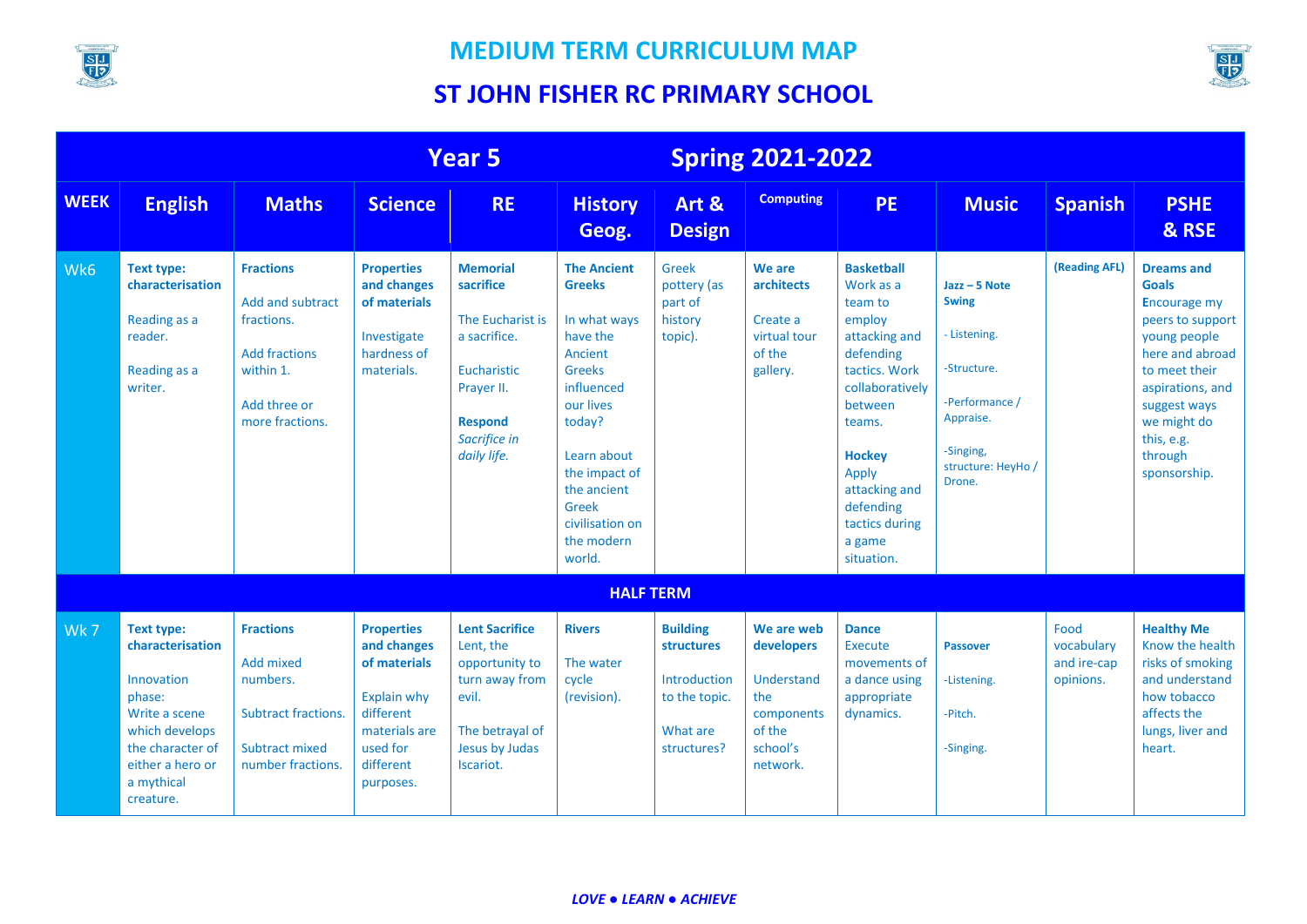

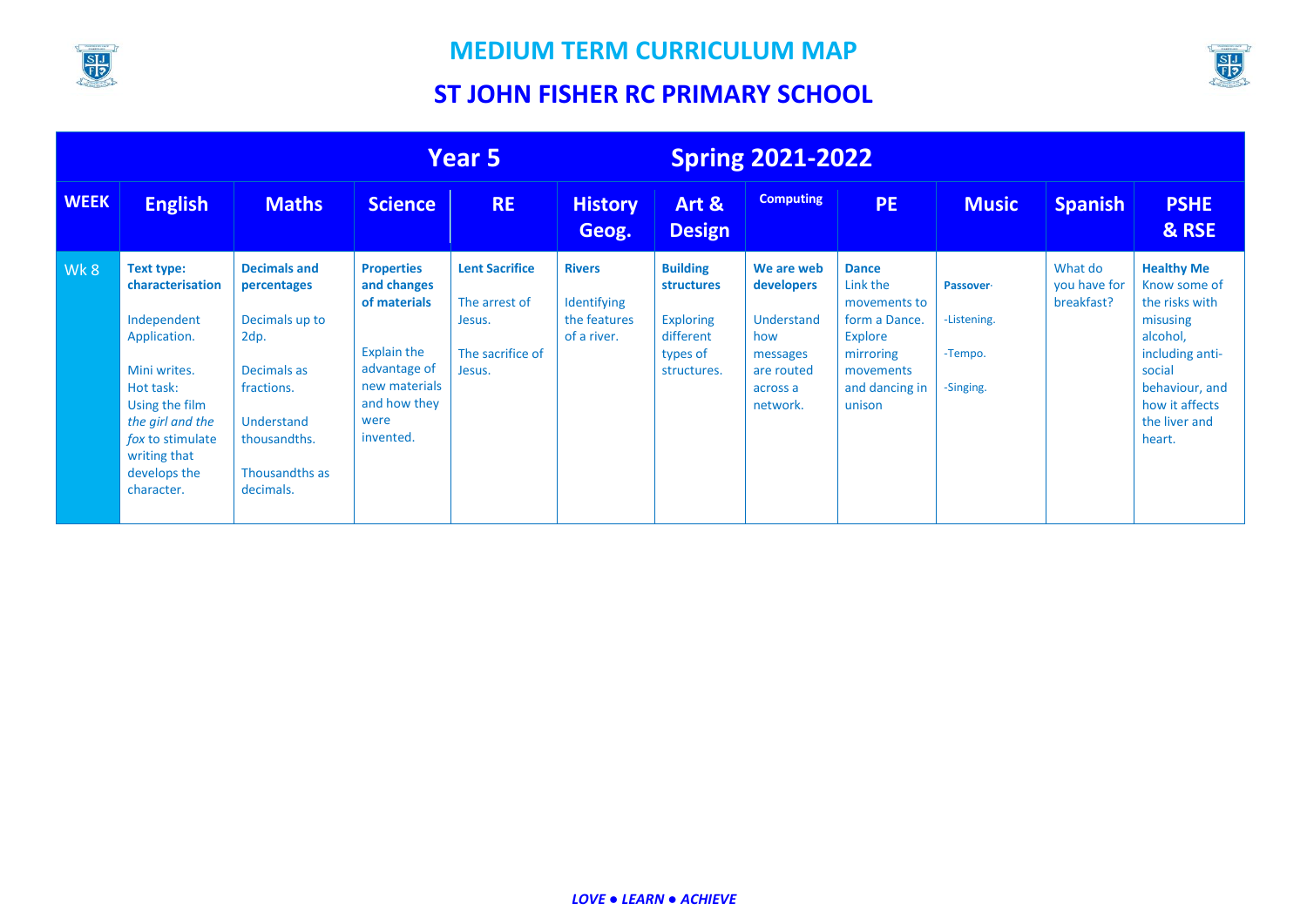



|              | <b>Year 5</b>                                                                                                                                            |                                                                                                                                                                                                                                            |                                                                                                                                                      |                                                                                                        | <b>Spring 2021-2022</b>                                                                |                                                                  |                                                                                       |                                                                                                                                                      |                                                                   |                               |                                                                                                                                                                                                    |
|--------------|----------------------------------------------------------------------------------------------------------------------------------------------------------|--------------------------------------------------------------------------------------------------------------------------------------------------------------------------------------------------------------------------------------------|------------------------------------------------------------------------------------------------------------------------------------------------------|--------------------------------------------------------------------------------------------------------|----------------------------------------------------------------------------------------|------------------------------------------------------------------|---------------------------------------------------------------------------------------|------------------------------------------------------------------------------------------------------------------------------------------------------|-------------------------------------------------------------------|-------------------------------|----------------------------------------------------------------------------------------------------------------------------------------------------------------------------------------------------|
| <b>WEEK</b>  | <b>English</b>                                                                                                                                           | <b>Maths</b>                                                                                                                                                                                                                               | <b>Science</b>                                                                                                                                       | <b>RE</b>                                                                                              | <b>History</b><br>Geog.                                                                | Art &<br><b>Design</b>                                           | <b>Computing</b>                                                                      | <b>PE</b>                                                                                                                                            | <b>Music</b>                                                      | <b>Spanish</b>                | <b>PSHE</b><br>& RSE                                                                                                                                                                               |
| Wk9          | <b>Text type:</b><br><b>Poetry</b><br>The River by Pie<br>Corbett.<br>Grammar:<br>Abstract nouns.<br>Prepositional<br>phrases.<br>Analysing the<br>poem. | <b>Decimals and</b><br>percentages<br>Rounding<br>decimals.<br>Order and<br>compare<br>decimals.<br>Understand<br>percentages.<br>Percentages as<br>fractions and<br>decimals.<br>Equivalent<br>fractions,<br>decimals and<br>percentages. | <b>Properties</b><br>and changes<br>of materials<br>Identify if a<br>change is<br>reversible and<br>how to<br>reverse it.                            | <b>Lent Sacrifice</b><br><b>Good Friday</b><br>Crucifixion.<br>Why was Judas<br>condemned to<br>death? | <b>Rivers</b><br><b>Erosion and</b><br>deposition<br>(Practical<br>demonstratio<br>n). | <b>Building</b><br>structures<br>Planning<br>marble run.         | We are web<br>developers<br>Understand<br>how web<br>pages are<br>written in<br>HTML. | <b>Dance</b><br>Create a<br>phrase that<br>can be<br>combined<br>with a dance.<br>Work<br>constructively<br>with a partner<br>and/or small<br>group. | <b>Passover</b><br>- Listening.<br>· Tempo / Pitch.<br>· Singing. | More food<br>and<br>opinions. | <b>Healthy Me</b><br>Know and put<br>into practice<br>basic<br>emergency aid<br>procedures<br>(including<br>recovery<br>position) and to<br>know how to<br>get help in<br>emergency<br>situations. |
| <b>Wk 10</b> | Poetry - The<br><b>River by Pie</b><br>Corbett.<br><b>Planning and</b><br>writing own<br>poems.                                                          | <b>Consolidation</b>                                                                                                                                                                                                                       | <b>Properties</b><br>and changes<br>of materials<br>Learning<br>about the life<br>of a famous<br>scientist and<br>understand<br>their<br>importance. | <b>Lent Sacrifice</b>                                                                                  | <b>Rivers</b><br><b>Exploring how</b><br>rivers are<br>used.                           | <b>Building</b><br>structures<br><b>Building</b><br>marble runs. | We are web<br>developers<br>Planning a<br>website<br>about online<br>safety.          | <b>Dance</b><br><b>Explore the</b><br>term<br>'Retrograde'<br>(in reverse)<br>and how this<br>can be applied<br>to a dance.                          | <b>Passover</b><br>-Listening.<br>-Structure.<br>-Singing.        | Listening<br>AFL.             | <b>Healthy Me</b><br>To understand<br>how the media,<br>social media<br>and celebrity<br>culture<br>promotes<br>certain body<br>types                                                              |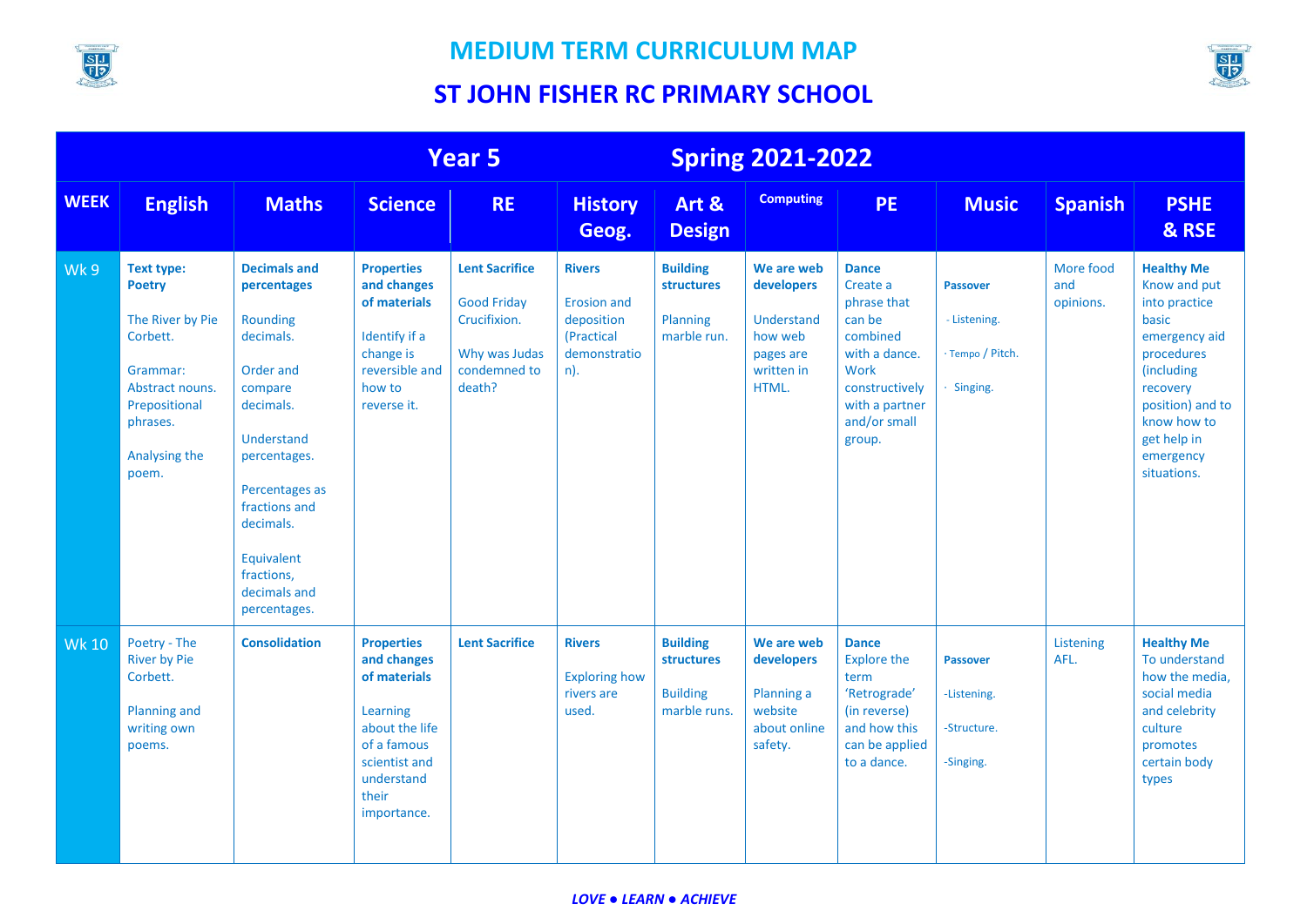



|              | <b>Year 5</b>                                        |              |                                                                                        | <b>Spring 2021-2022</b>                                                                                              |                                                                                                                |                                                                        |                                                                                           |                                                                                                                                  |                                                          |                                                                                |                                                                                                                                                                                                                         |
|--------------|------------------------------------------------------|--------------|----------------------------------------------------------------------------------------|----------------------------------------------------------------------------------------------------------------------|----------------------------------------------------------------------------------------------------------------|------------------------------------------------------------------------|-------------------------------------------------------------------------------------------|----------------------------------------------------------------------------------------------------------------------------------|----------------------------------------------------------|--------------------------------------------------------------------------------|-------------------------------------------------------------------------------------------------------------------------------------------------------------------------------------------------------------------------|
| <b>WEEK</b>  | <b>English</b>                                       | <b>Maths</b> | <b>Science</b>                                                                         | <b>RE</b>                                                                                                            | <b>History</b><br>Geog.                                                                                        | Art &<br><b>Design</b>                                                 | <b>Computing</b>                                                                          | PE.                                                                                                                              | <b>Music</b>                                             | <b>Spanish</b>                                                                 | <b>PSHE</b><br>& RSE                                                                                                                                                                                                    |
| <b>Wk 11</b> | Cold task -<br>summer unit 1<br><b>Reading focus</b> |              | <b>Properties</b><br>and changes<br>of materials<br><b>Revision and</b><br>assessment. | <b>Lent Sacrifice</b><br>Who was<br>responsible for<br>Jesus' death?<br>Why is Easter<br>important to<br>Christians? | <b>Rivers</b><br>Explore the<br>causes of<br>river pollution<br>and the effect<br>it has on the<br>environment | <b>Building</b><br><b>structures</b><br><b>Building</b><br>marble runs | We are web<br>developers<br>Create<br>content<br>collaborative<br>ly for a<br>website.    | <b>Dance</b><br>Perform a<br>dance<br>sequence that<br>incorporates<br>retrograde.                                               | <b>Easter</b><br>-Listening.<br>-Structure.<br>-Singing. | FOOD at<br>home and at<br>school                                               | <b>Healthy Me</b><br>Describe the<br>different roles<br>food can play in<br>people's lives<br>and can explain<br>how people can<br>develop eating<br>problems<br>(disorders)<br>relating to body<br>image<br>pressures. |
| <b>WK12</b>  | Reading focus.                                       |              |                                                                                        | <b>Lent Sacrifice</b><br><b>Easter Sunday.</b><br>Respond.                                                           | <b>Rivers</b><br><b>Exploring</b><br>rivers of the<br>world.                                                   | <b>Building</b><br>structures<br>Evaluating<br>marble runs.            | We are web<br>developers<br><b>Adding</b><br>relevant links<br>and media to<br>web pages. | <b>Dance</b><br>Perform a<br>dance to an<br>audience. To<br>evaluate a<br>performance,<br>providing<br>constructive<br>feedback. | <b>Easter</b><br>-Listening.<br>-Structure.<br>-Singing. | Using a<br>traditional<br>and an<br>online<br>dictionary.<br>Listening<br>AFL. | <b>Healthy Me</b><br>Know what<br>makes a healthy<br>lifestyle<br>including<br>healthy eating<br>and the choices<br>I need to make<br>to be healthy<br>and happy.                                                       |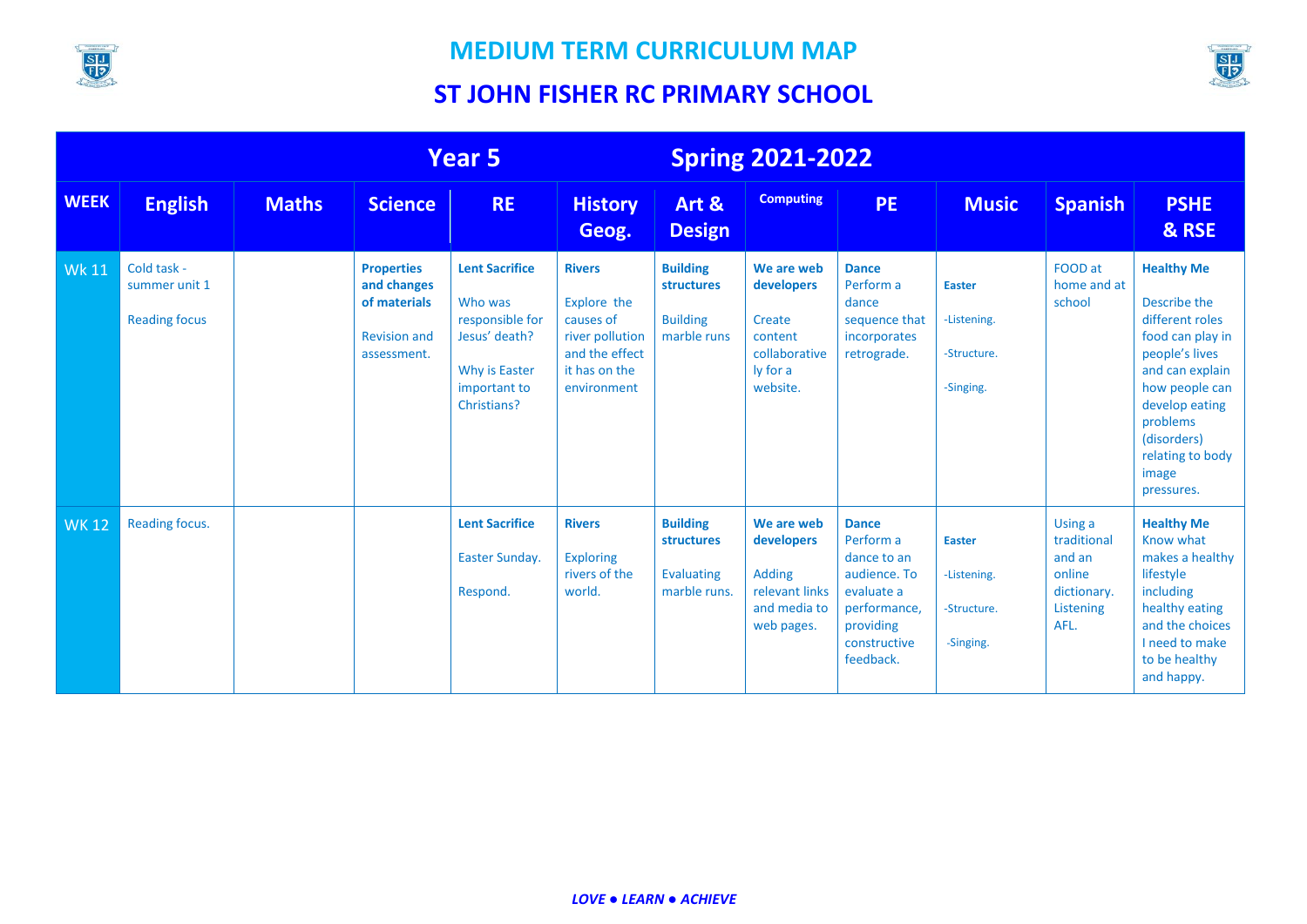



| <b>Year 5</b>                        | <b>Foundation Subjects Curriculum coverage</b>                                                                                                                                                                                                                                                                                                                                                                                                                                                                                                                                                                                                                                                                                                                                                                                                                                                                                                                                                      | <b>Spring 2021-2022</b>                                                                                                                                                                                                                                                                                                                                                                                                                                                                                                                                                                                                                                                       |
|--------------------------------------|-----------------------------------------------------------------------------------------------------------------------------------------------------------------------------------------------------------------------------------------------------------------------------------------------------------------------------------------------------------------------------------------------------------------------------------------------------------------------------------------------------------------------------------------------------------------------------------------------------------------------------------------------------------------------------------------------------------------------------------------------------------------------------------------------------------------------------------------------------------------------------------------------------------------------------------------------------------------------------------------------------|-------------------------------------------------------------------------------------------------------------------------------------------------------------------------------------------------------------------------------------------------------------------------------------------------------------------------------------------------------------------------------------------------------------------------------------------------------------------------------------------------------------------------------------------------------------------------------------------------------------------------------------------------------------------------------|
| <b>Subject and Topic</b>             | <b>Key Skills</b>                                                                                                                                                                                                                                                                                                                                                                                                                                                                                                                                                                                                                                                                                                                                                                                                                                                                                                                                                                                   | <b>Key Knowledge</b>                                                                                                                                                                                                                                                                                                                                                                                                                                                                                                                                                                                                                                                          |
| <b>Religious</b><br><b>Education</b> | Understand how one's own and others' decisions about memories are<br>informed by beliefs and values.<br>Give reasons why people carry out Jesus' mission in different ways<br>through what they say and do.<br>Describe how dioceses and different Christian communities continue to<br>carry out the work and mission of Jesus.<br><b>Compare</b> their own and others' ideas about what makes a particular<br>memory significant and why words, symbols or actions might evoke it.<br>Respond to questions of how religious teaching affects life and work<br>within a community and diocese.<br>Explain that the Eucharist as a memorial sacrifice of Jesus.<br>Make links between the scripture stories of Holy Week and the<br>Temptation in the desert and how Christians observe the season of Lent.<br>Give reasons for religious actions and symbols used during Holy Week<br>and the Easter Vigil.                                                                                        | Name the duties of a bishop.<br>Retell the story of the Passover.<br>Know the meaning of a bishop's attire<br>Recall times when memories helped us overcome difficulties.<br>Know how Christians can promote unity.<br>Retell the scriptures of the Holy Week.                                                                                                                                                                                                                                                                                                                                                                                                                |
| <b>Science</b>                       | Sorting, classifying.<br>Recognising and controlling variables where necessary.<br>Planning different types of enquiry to answer questions.<br>Making sensible predictions based on prior knowledge.<br>Choosing the most appropriate equipment.<br>Comparing and grouping together everyday materials on the basis of their<br>properties, including their hardness, solubility, transparency, conductivity<br>(electrical and thermal).<br>Using knowledge of solids, liquids and gases to decide how mixtures<br>might be separated, including through filtering, sieving and evaporating.<br>Making decisions about which measurements to use.<br>Recording data and results using scientific diagrams and labels,<br>classification keys, tables and bar and line graphs.<br>Presenting findings, including conclusions, causal relationships and<br>explanations of results (in oral and written forms).<br>Using results to identify when further tests and observations might be<br>needed. | Identify properties of materials.<br>Understand that some materials will dissolve in liquid to form a solution, and describe<br>how to recover a substance from a solution.<br>Know how to recover a substance using dissolving, filtering, evaporation, sieving.<br>Understand and explain reversible, irreversible changes.<br>Identify solubility, solute, solvent, saturation and insoluble.<br>Understand physical and chemical changes.<br>Explore oxidation.<br>Learning about a key scientist- Marie Curie.<br>Give reasons, based on evidence from comparative and fair tests, for the particular<br>uses of everyday materials, including metals, wood and plastic. |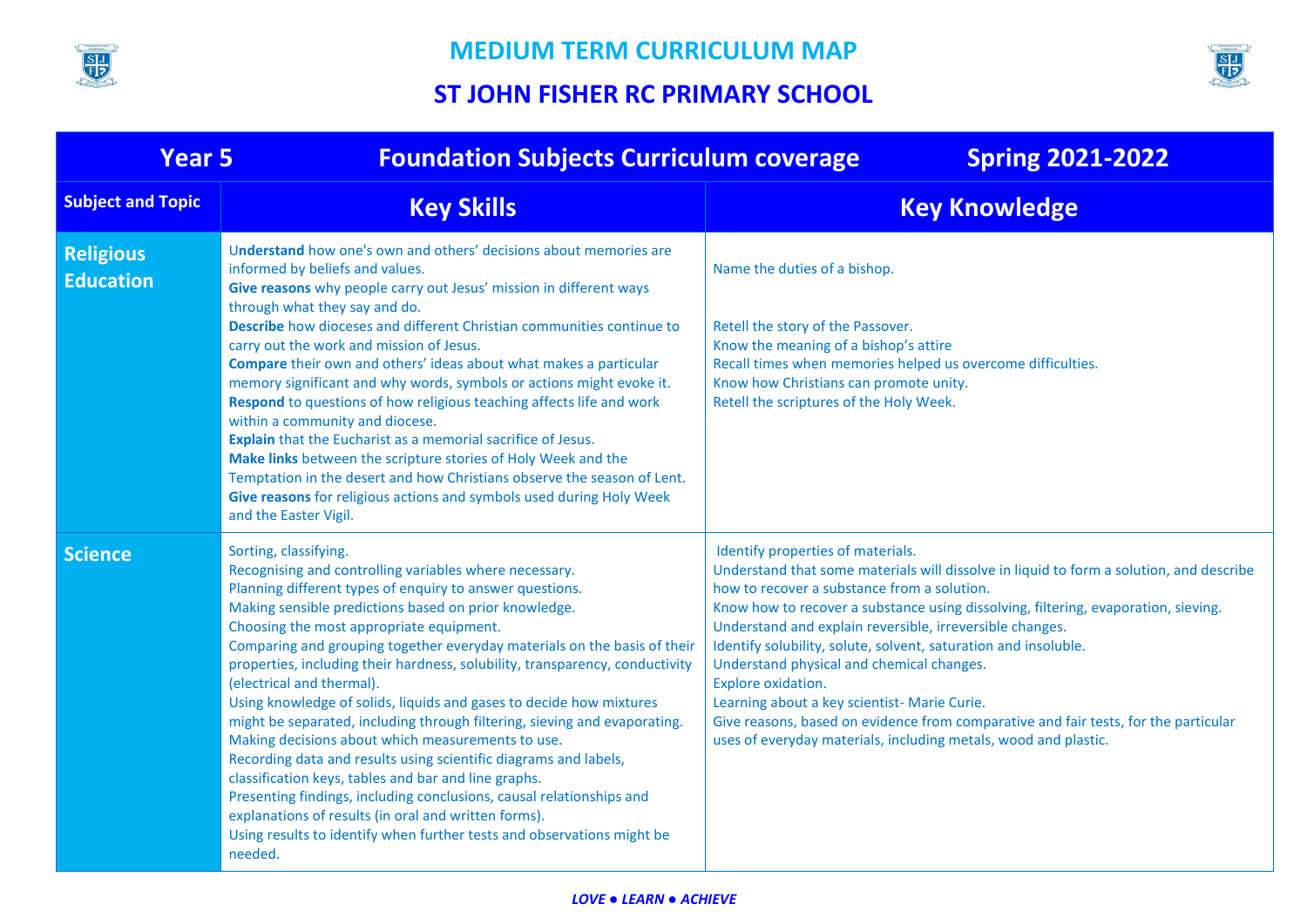



| <b>Year 5</b>            | <b>Foundation Subjects Curriculum coverage</b>                                                                                                                                                                                                                                                                                                                                                                                                                                                                                                                                                                                                                                                     | <b>Spring 2021-2022</b>                                                                                                                                                                                                                                                                                                                                                                                                                                                                                                                                                                                                                                                                                                                                                                                                                                                                                                                                                                                                                                                        |  |  |  |  |
|--------------------------|----------------------------------------------------------------------------------------------------------------------------------------------------------------------------------------------------------------------------------------------------------------------------------------------------------------------------------------------------------------------------------------------------------------------------------------------------------------------------------------------------------------------------------------------------------------------------------------------------------------------------------------------------------------------------------------------------|--------------------------------------------------------------------------------------------------------------------------------------------------------------------------------------------------------------------------------------------------------------------------------------------------------------------------------------------------------------------------------------------------------------------------------------------------------------------------------------------------------------------------------------------------------------------------------------------------------------------------------------------------------------------------------------------------------------------------------------------------------------------------------------------------------------------------------------------------------------------------------------------------------------------------------------------------------------------------------------------------------------------------------------------------------------------------------|--|--|--|--|
| <b>Subject and Topic</b> | <b>Key Skills</b>                                                                                                                                                                                                                                                                                                                                                                                                                                                                                                                                                                                                                                                                                  | <b>Key Knowledge</b>                                                                                                                                                                                                                                                                                                                                                                                                                                                                                                                                                                                                                                                                                                                                                                                                                                                                                                                                                                                                                                                           |  |  |  |  |
| <b>History</b>           | Using a range of secondary sources to find out information on life in<br><b>Ancient Greece.</b><br>Recognise the importance of archaeological evidence as well as written<br>and spoken, e.g.: myths and legends as well as surviving buildings.<br>Be able to deduce information about the Ancient Greeks from text.<br>Use an atlas to locate the parts where the Ancient Greeks inhabited.<br>Draw inferences from evidence on pots going beyond the literal.<br>Be critical when looking at evidence - knowing that sometimes books<br>disagree, e.g.: on whether women did the shopping, and that it is often<br>difficult to be certain so we have to use tentative language, e.g.: perhaps. | Locate Ancient Greece, Crete, Athens and Sparta on a map.<br>Place Ancient Greece on a simple timeline, that also shows when Athens was at its<br>height in C5th - C6th BC -the Golden Age.<br>Understand that Ancient Greece consisted of city states such as Athens and Sparta who<br>were rivals.<br>Explain the reasons why Athens was so dominant.<br>Explain why the Battle of Marathon was fought and can give reasons for defeat of<br>Persia.<br>Understand Greek life and Greek achievements and their influence on the western<br>world.<br>Greek ideas, beliefs and attitudes (especially the role of women).<br>Way of life (grasping that ideas flourished in the society where there were so many<br>slaves to do the hard work).<br>Their legacy, not just an influence on today but on other periods as well (e.g. Victorians<br>and Tudors).<br>Understand that the Olympics were not just athletic events (religion and preparation<br>for war were also critically important).<br>Know that many of the words we use today derive directly from the Greek. |  |  |  |  |
| <b>Geography</b>         | Be able to conduct a geographical enquiry.<br>Investigate a river in detail including the effects on the environment and<br>landscape.                                                                                                                                                                                                                                                                                                                                                                                                                                                                                                                                                             | Understand and explain the water cycle.<br>Understand the features and course/journey of a river.<br>Understand how rivers erode, transport and deposit materials.<br>Understand why rivers are important.<br>Explore the causes of river pollution and the effect this has on the environment.                                                                                                                                                                                                                                                                                                                                                                                                                                                                                                                                                                                                                                                                                                                                                                                |  |  |  |  |
| <b>Computing</b>         | Develop familiarity with a simple CAD tool.<br>Develop spatial awareness by exploring and experimenting with a 3-D<br>virtual environment.<br>Develop greater aesthetic awareness.<br>Be able to add content to a web page.                                                                                                                                                                                                                                                                                                                                                                                                                                                                        | Understand the work of architects, designers and engineers working in 3-D.<br>Learn the name and function of components making up the school's network.<br>Understand how information is passed between the components that make up the<br>Internet.<br>Know what the source code for a web page looks like and how it can be edited.<br>Know how a website can be structured.                                                                                                                                                                                                                                                                                                                                                                                                                                                                                                                                                                                                                                                                                                 |  |  |  |  |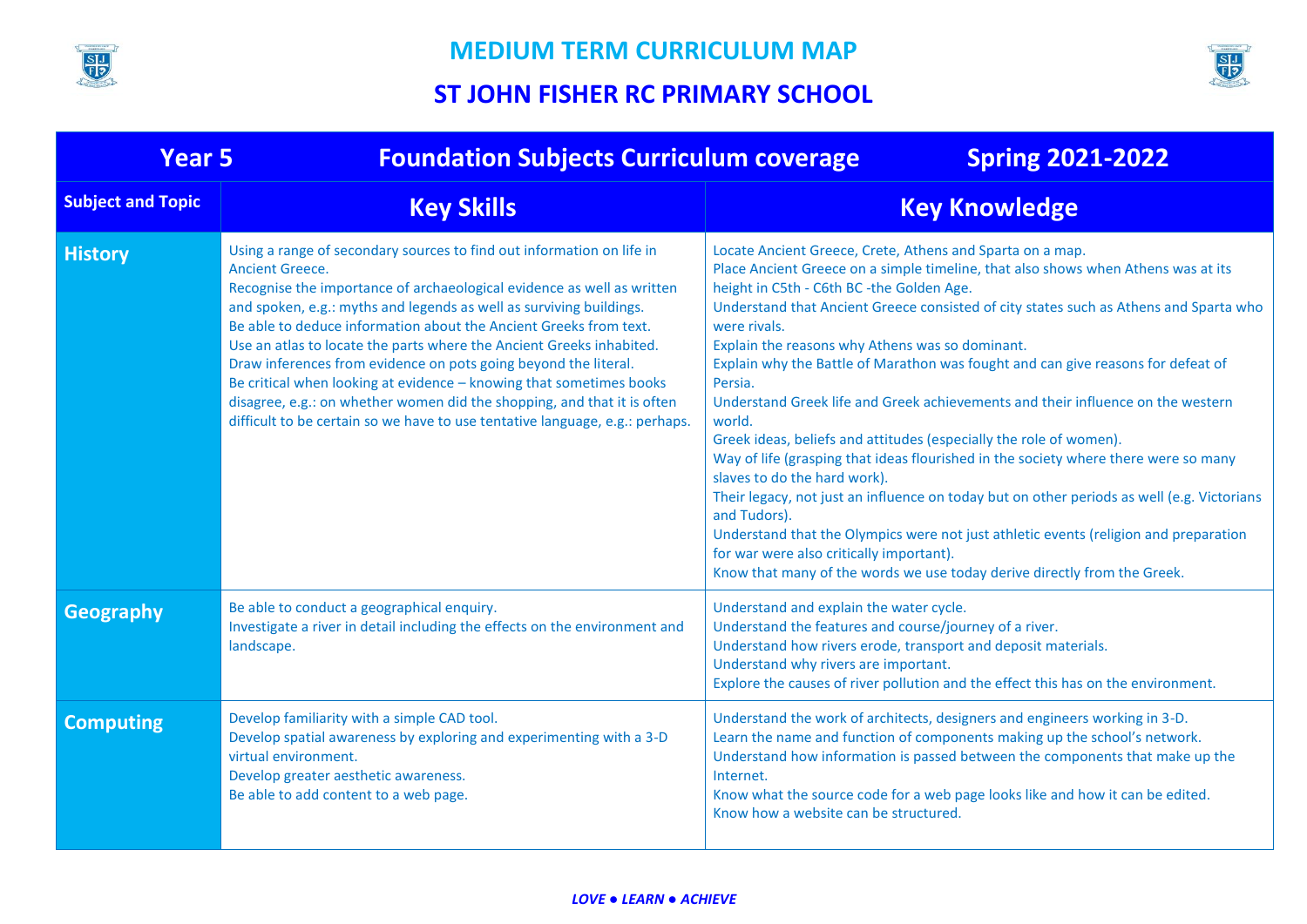



| <b>Year 5</b>                       | <b>Foundation Subjects Curriculum coverage</b>                                                                                                                                                                                                                                                                                                                                                                                       | <b>Spring 2021-2022</b>                                                                                                                                                                                                                                                                                                                                                                                                                                                                             |
|-------------------------------------|--------------------------------------------------------------------------------------------------------------------------------------------------------------------------------------------------------------------------------------------------------------------------------------------------------------------------------------------------------------------------------------------------------------------------------------|-----------------------------------------------------------------------------------------------------------------------------------------------------------------------------------------------------------------------------------------------------------------------------------------------------------------------------------------------------------------------------------------------------------------------------------------------------------------------------------------------------|
| <b>Subject and Topic</b>            | <b>Key Skills</b>                                                                                                                                                                                                                                                                                                                                                                                                                    | <b>Key Knowledge</b>                                                                                                                                                                                                                                                                                                                                                                                                                                                                                |
| <b>Art</b>                          | Develop drawing from observation.<br>Draw using perspective, mathematical processes, design, detail and line.<br>Control brush strokes and apply tints and shades when painting.<br>Select materials for a purpose.<br>Select and mix more complex colours to depict thoughts and feelings.<br>Construct patterns through various methods to develop their<br>understanding.<br>Analyse and reflect on their intentions and choices. | Develop an understanding of texture through practical making activities.<br>Develop an increasing sophistication when using tone to describe objects when<br>drawing.<br>Develop ideas through sketches, enhance knowledge, skill and technique using<br>experimental media in sketchbooks.<br>Express thoughts and feelings about familiar products.<br>Study the work of the artist Hundertwasser<br>Develop a greater understanding of vocabulary when discussing their own and others'<br>work. |
| Design &<br><b>Technology</b>       | Observing key features of structures.<br>Evaluating existing structures.<br>Planning, creating, testing, adapting and evaluating own stable<br>structure.<br>Cutting, sticking using a range of materials.                                                                                                                                                                                                                           | Know what key elements make a structure stable.                                                                                                                                                                                                                                                                                                                                                                                                                                                     |
| <b>Physical</b><br><b>Education</b> | <b>Dance</b><br>Mirroring a partner - Space between dancers, Dance facing another<br>person, Dance in a line, All move in the same direction.<br>Performing in unison - All move at same time- All perform to the same<br>beat - All perform same movements.<br><b>Basketball</b>                                                                                                                                                    | Understand the terms Unison and Mirroring.<br>Discuss whether movements were clear and in unison.<br>Discuss if the performers remained in a line.<br>Know that movements can be selected and ordered in a dance.                                                                                                                                                                                                                                                                                   |
|                                     | Jump stop - Jump - Land on two feet (at the same time).<br>Stride stop - Feet land one after another, first foot to land is pivot foot,<br>turn around pivot foot.<br>Dribbling.<br>Passing - Bounce pass and Chest pass.<br><b>Hockey</b>                                                                                                                                                                                           | Discuss the different types of passes in basketball.<br>Discuss the different stops - jump and stride.<br>Know how they can better their performance and work well as a team.                                                                                                                                                                                                                                                                                                                       |
|                                     | Perform the push pass and slap pass.<br>Dribbling - Keep stick and ball close to the body.<br>Change direction.<br>Communication as a team.                                                                                                                                                                                                                                                                                          | Discuss the different passing techniques.<br>Discuss how to work well as a team.<br>Know how to dribble effectively.<br>Identify how they might improve their gameplay.                                                                                                                                                                                                                                                                                                                             |

#### *LOVE ● LEARN ● ACHIEVE*